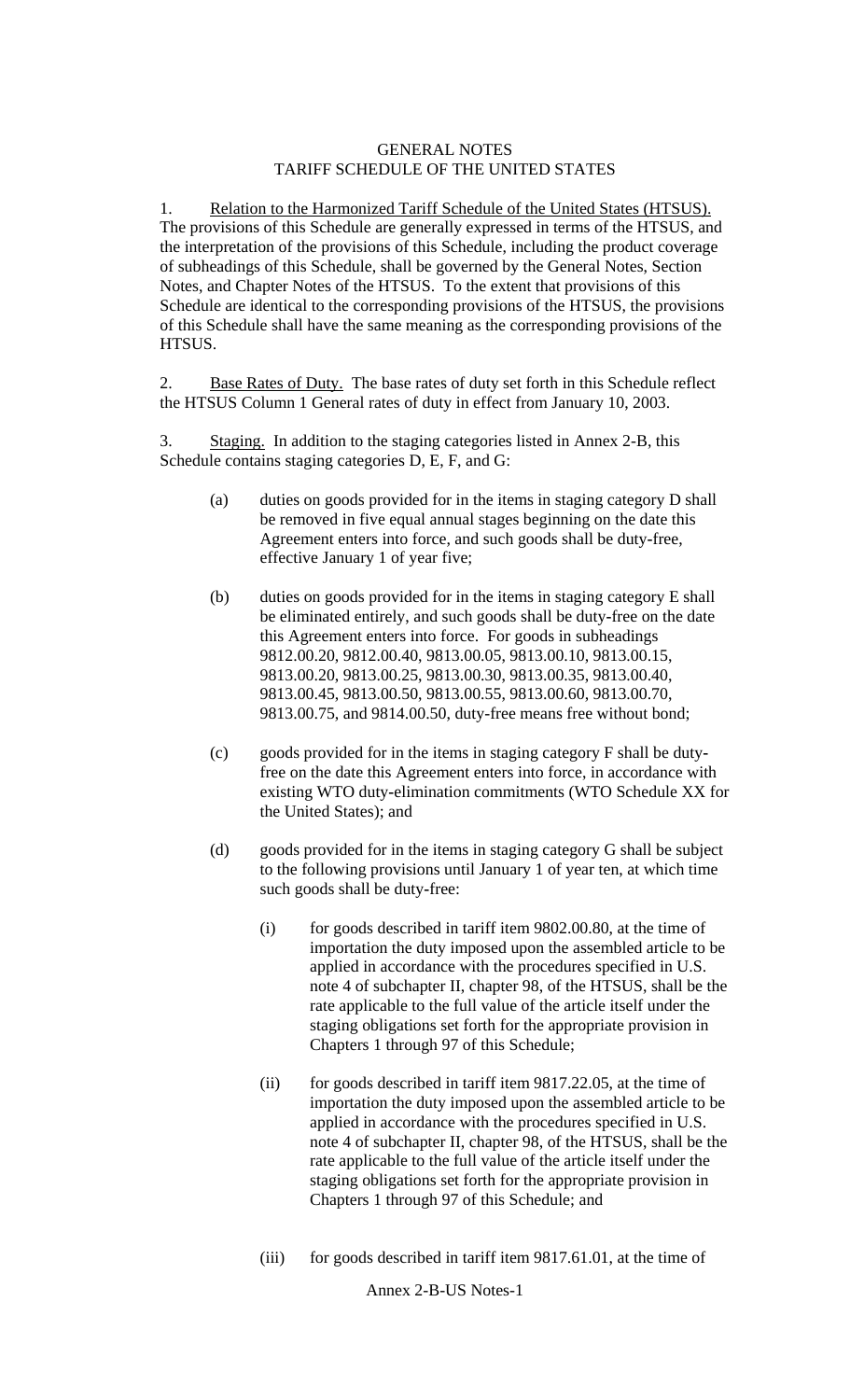importation the duty imposed upon the assembled article shall be the rate applicable to the full value of the article itself under the staging obligations set forth for the appropriate provision in Chapters 1 through 97 of this Schedule.

4. Originating goods imported into the United States shall not be subject to any duties applied pursuant to Article 5 of the WTO Agreement on Agriculture.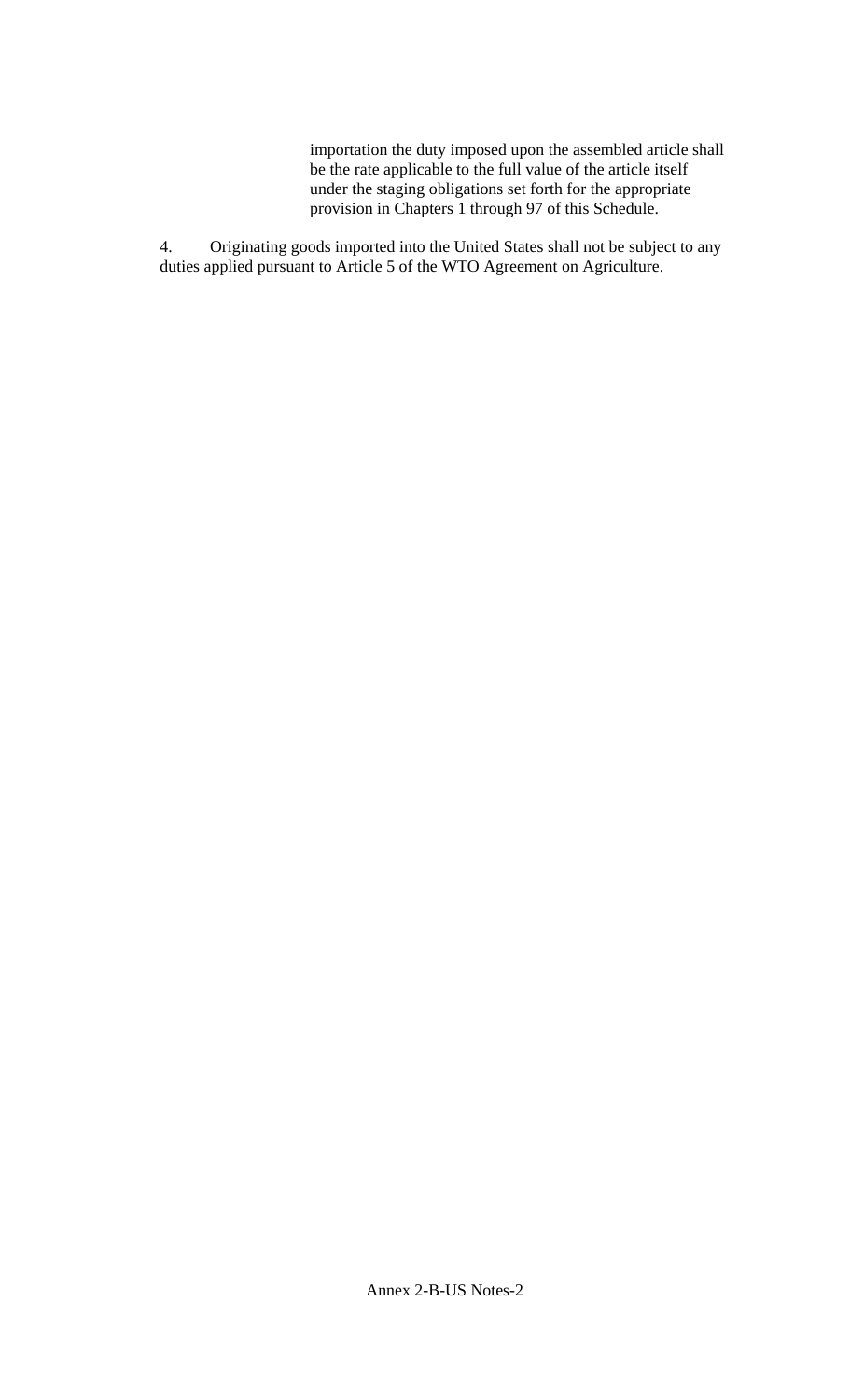## ANNEX 1

### *Relation to the Harmonized Tariff Schedule of the United States*

1. This Annex contains temporary modifications of the provisions of the HTSUS pursuant to this Agreement. Originating goods described in the provisions of this Annex are subject to the rates of duty set out in this Annex in lieu of the rates of duty set out in Chapters 1 through 97 of the HTSUS. Notwithstanding tariff-rate quota provisions provided for elsewhere in the HTSUS, originating goods shall be permitted entry into the United States according to the provisions of this Annex. Furthermore, any quantity of goods provided for Bahrain under a tariff-rate quota provided in this Annex shall not be counted toward any tariff-rate quota provided for such goods elsewhere in the HTSUS.

*Beef* 

2. (a) The aggregate quantity of goods entered under the provisions listed in subparagraph (c) shall be free of duty in any calendar year specified herein, and shall not exceed the quantity specified below for each such year:

| Year           | Quantity    |  |
|----------------|-------------|--|
|                | (Kilograms) |  |
| $\mathbf{1}$   | 15,000      |  |
| $\overline{2}$ | 16,500      |  |
| 3              | 18,150      |  |
| 4              | 19,965      |  |
| 5              | 21,962      |  |
| 6              | 24,158      |  |
| 7              | 26,573      |  |
| 8              | 29,231      |  |
| 9              | 32,154      |  |
| 10             | Unlimited   |  |

The quantities shall enter on a first-come, first-served basis.

- (b) Duties on goods entered in aggregate quantities in excess of the quantities listed in subparagraph (a) shall be removed in accordance with the provisions of staging category B in Annex 2-B.
- (c) Subparagraphs (a) and (b) apply to the following Table 1 provisions: AG02011050, AG02012080, AG02013080, AG02021050, AG02022080, and AG02023080.

## *Liquid Dairy*

3. (a) The aggregate quantity of goods entered under the provisions listed in subparagraph (c) shall be free of duty in any calendar year specified herein, and shall not exceed the quantity specified below for each such year:

Annex 2-B-US Notes-3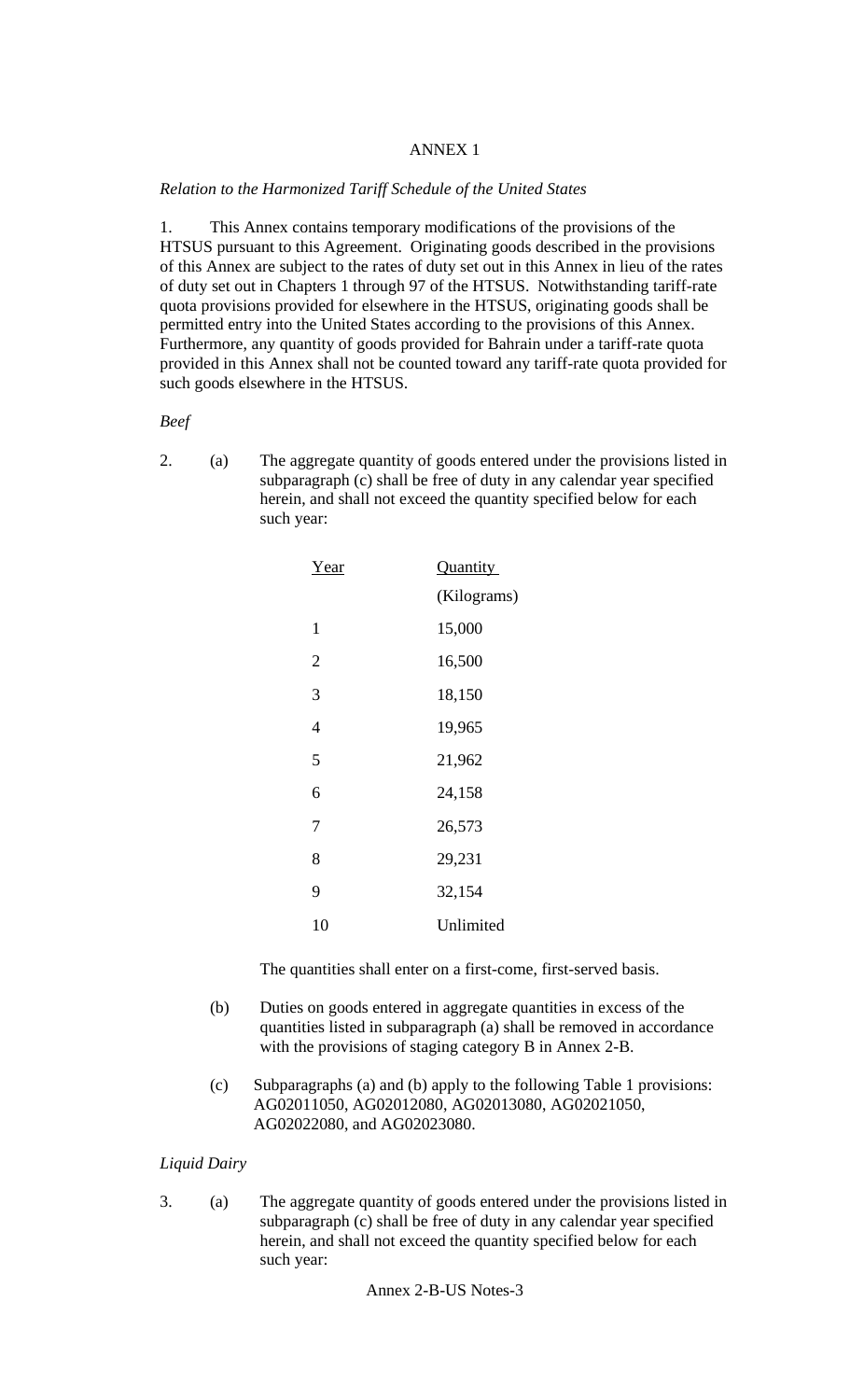| Year           | Quantity  |
|----------------|-----------|
|                | (Liters)  |
| $\mathbf{1}$   | 1,000     |
| $\overline{2}$ | 1,100     |
| 3              | 1,210     |
| $\overline{4}$ | 1,330     |
| 5              | 1,460     |
| 6              | 1,610     |
| 7              | 1,770     |
| 8              | 1,950     |
| 9              | 2,140     |
| 10             | unlimited |

- (b) Duties on goods entered in aggregate quantities in excess of the quantities listed in subparagraph (a) shall be removed in accordance with the provisions of staging category B in Annex 2-B.
- (c) Subparagraphs (a) and (b) apply to the following Table 1 provisions: AG04013025, AG04039016, and AG21050020.

## *Cheese*

4. (a) The aggregate quantity of goods entered under the provisions listed in subparagraph (c) shall be free of duty in any calendar year specified herein, and shall not exceed the quantity specified below for each such year:

| Year           | <b>Quantity</b>                                                            |  |
|----------------|----------------------------------------------------------------------------|--|
|                | (Kilograms)                                                                |  |
| 1              | 15,000                                                                     |  |
| $\overline{2}$ | 16,500                                                                     |  |
| 3              | 18,150                                                                     |  |
| $\overline{4}$ | 19,965                                                                     |  |
| 5              | 21,962                                                                     |  |
| 6              | 24,158                                                                     |  |
| 7              | 26,573                                                                     |  |
| 8              | 29,231                                                                     |  |
| 9              | 32,154                                                                     |  |
| 10             | unlimited                                                                  |  |
|                | TTO NT J<br>$\blacktriangle$<br>$\sim$<br>$\boldsymbol{A}$<br><sub>n</sub> |  |

Annex 2-B-US Notes-4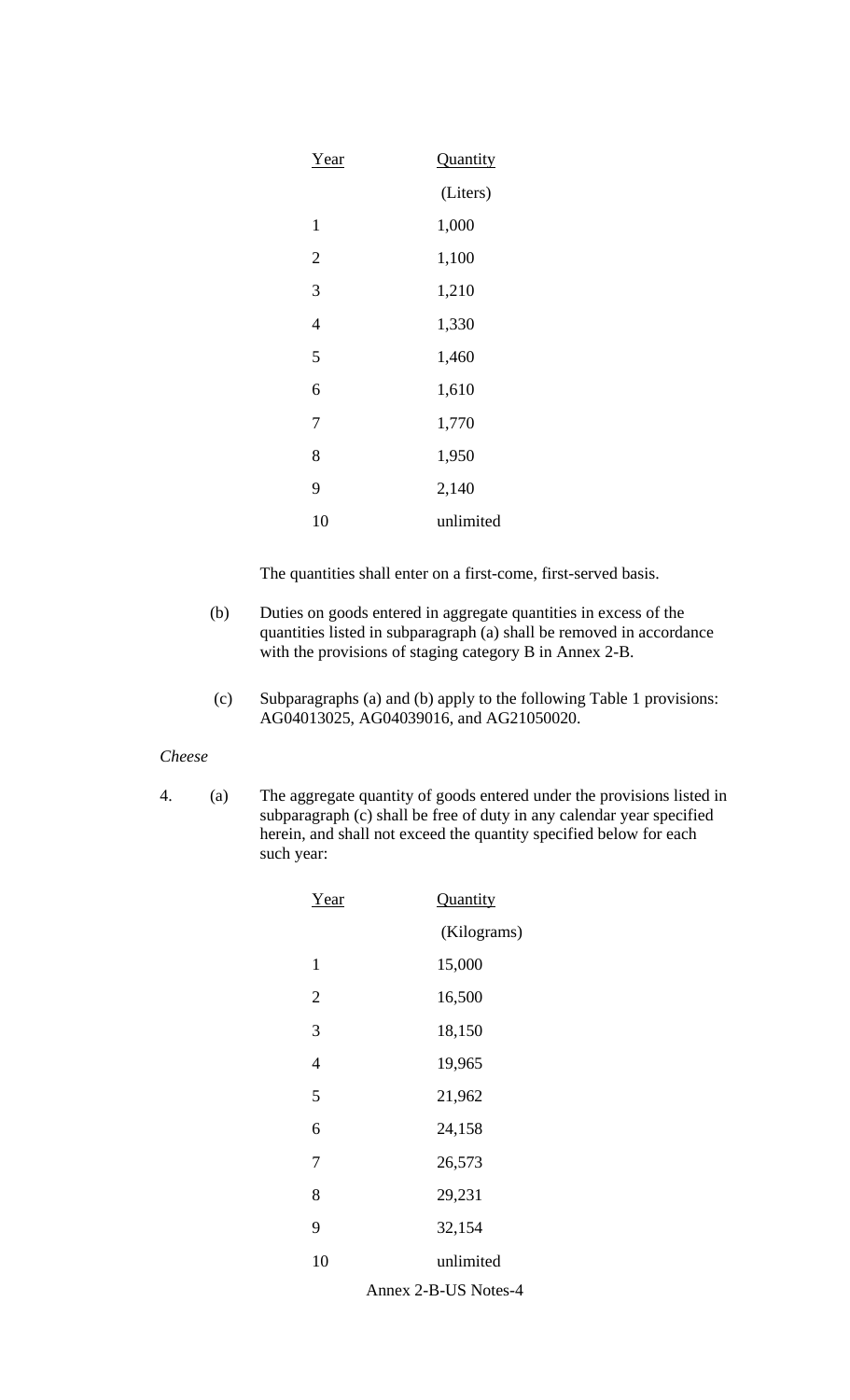- (b) Duties on goods entered in aggregate quantities in excess of the quantities listed in subparagraph (a) shall be removed in accordance with the provisions of staging category B in Annex 2-B.
- (c) Subparagraphs (a) and (b) apply to the following Table 1 provisions: AG04061008, AG04061018, AG04061028, AG04061038, AG04061048, AG04061058, AG04061068, AG04061078, AG04061088, AG04062028, AG04062033, AG04062039, AG04062048, AG04062053, AG04062063, AG04062067, AG04062071, AG04062075, AG04062079, AG04062083, AG04062087, AG04062091, AG04063018, AG04063028, AG04063038, AG04063048, AG04063053, AG04063063, AG04063067, AG04063071, AG04063075, AG04063079, AG04063083, AG04063087, AG04063091, AG04064070, AG04069012, AG04069018, AG04069032, AG04069037, AG04069042, AG04069048, AG04069054, AG04069068, AG04069074, AG04069078, AG04069084, AG04069088, AG04069092, AG04069094, AG04069097, and AG19019036.

### *Milk Powder*

5. (a) The aggregate quantity of goods entered under the provisions listed in subparagraph (c) shall be free of duty in any calendar year specified herein, and shall not exceed the quantity specified below for each such year:

| Quantity    |
|-------------|
| (Kilograms) |
| 5,000       |
| 5,500       |
| 6,050       |
| 6,665       |
| 7,321       |
| 8,058       |
| 8,858       |
| 9,744       |
| 10,178      |
| unlimited   |
|             |

The quantities shall enter on a first-come, first-served basis.

- (b) Duties on goods entered in aggregate quantities in excess of the quantities listed in subparagraph (a) shall be removed in accordance with the provisions of staging category B in Annex 2-B.
- Annex 2-B-US Notes-5 (c) Subparagraphs (a) and (b) apply to the following Table 1 provisions: AG04021050, AG04022125, AG04022150, AG04039045,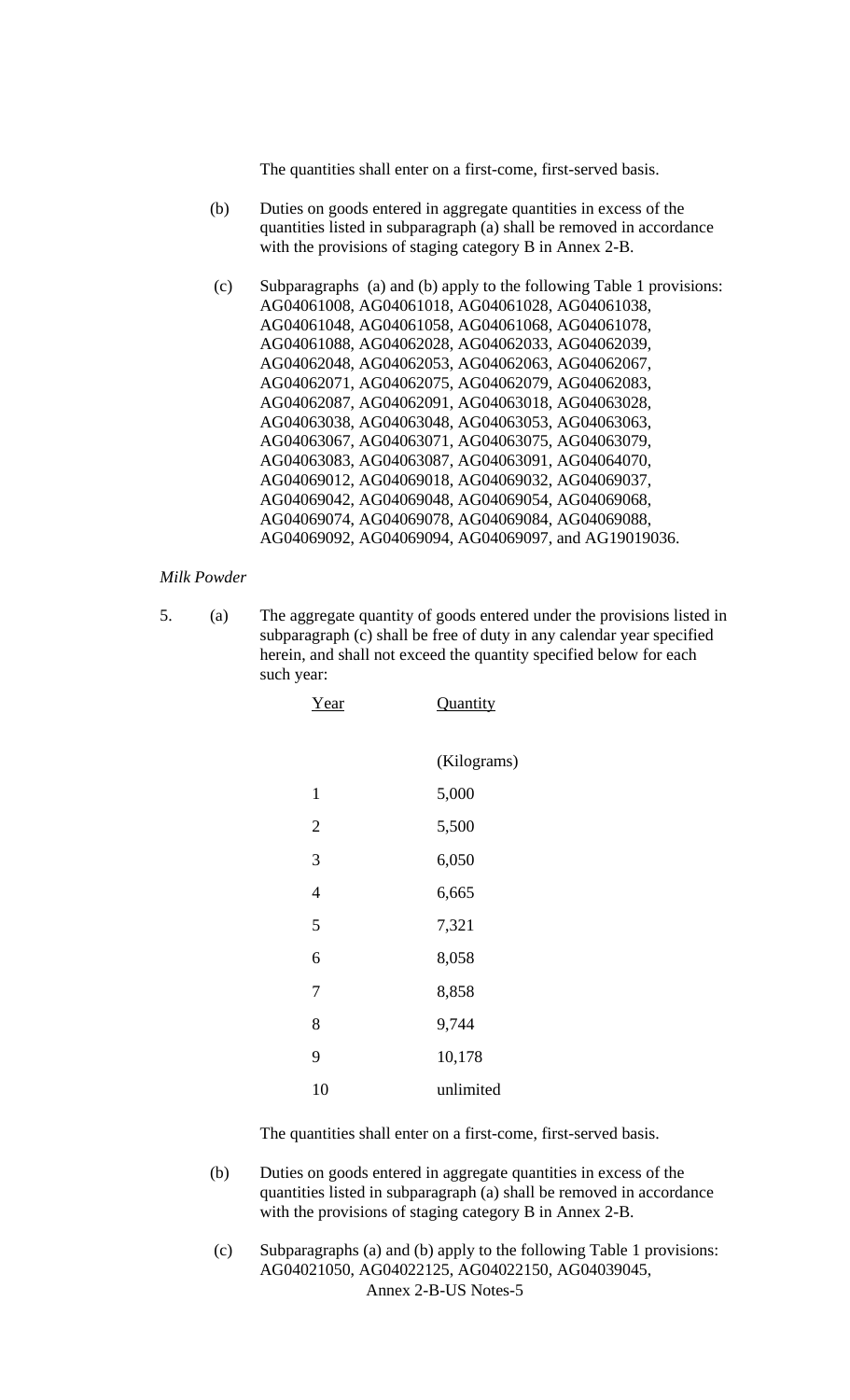# *Butter*

6. (a) The aggregate quantity of goods entered under the provisions listed in subparagraph (c) shall be free of duty in any calendar year specified herein, and shall not exceed the quantity specified below for each such year:

| Year           | Quantity    |  |
|----------------|-------------|--|
|                | (Kilograms) |  |
| 1              | 5,000       |  |
| $\overline{2}$ | 5,500       |  |
| 3              | 6,050       |  |
| $\overline{4}$ | 6,655       |  |
| 5              | 7,321       |  |
| 6              | 8,053       |  |
| 7              | 8,858       |  |
| 8              | 9,744       |  |
| 9              | 10,718      |  |
| 10             | unlimited   |  |

The quantities shall enter on a first-come, first-served basis.

- (b) Duties on goods entered in aggregate quantities in excess of the quantities listed in subparagraph (a) shall be removed in accordance with the provisions of staging category B in Annex 2-B.
- (c) Subparagraphs (a) and (b) apply to the following Table 1 provisions: AG04013075, AG04022190, AG04039065, AG04039078, AG04051020, AG04052030, AG04059020, AG21069026, and AG21069036.

#### *Other Dairy*

7. (a) The aggregate quantity of goods entered under the provisions listed in subparagraph (c) shall be free of duty in any calendar year specified herein, and shall not exceed the quantity specified below for each such year:

| Year           | Quantity    |  |
|----------------|-------------|--|
|                | (Kilograms) |  |
| 1              | 5,000       |  |
| $\overline{2}$ | 5,500       |  |
| 3              | 6,050       |  |
|                | 6,655       |  |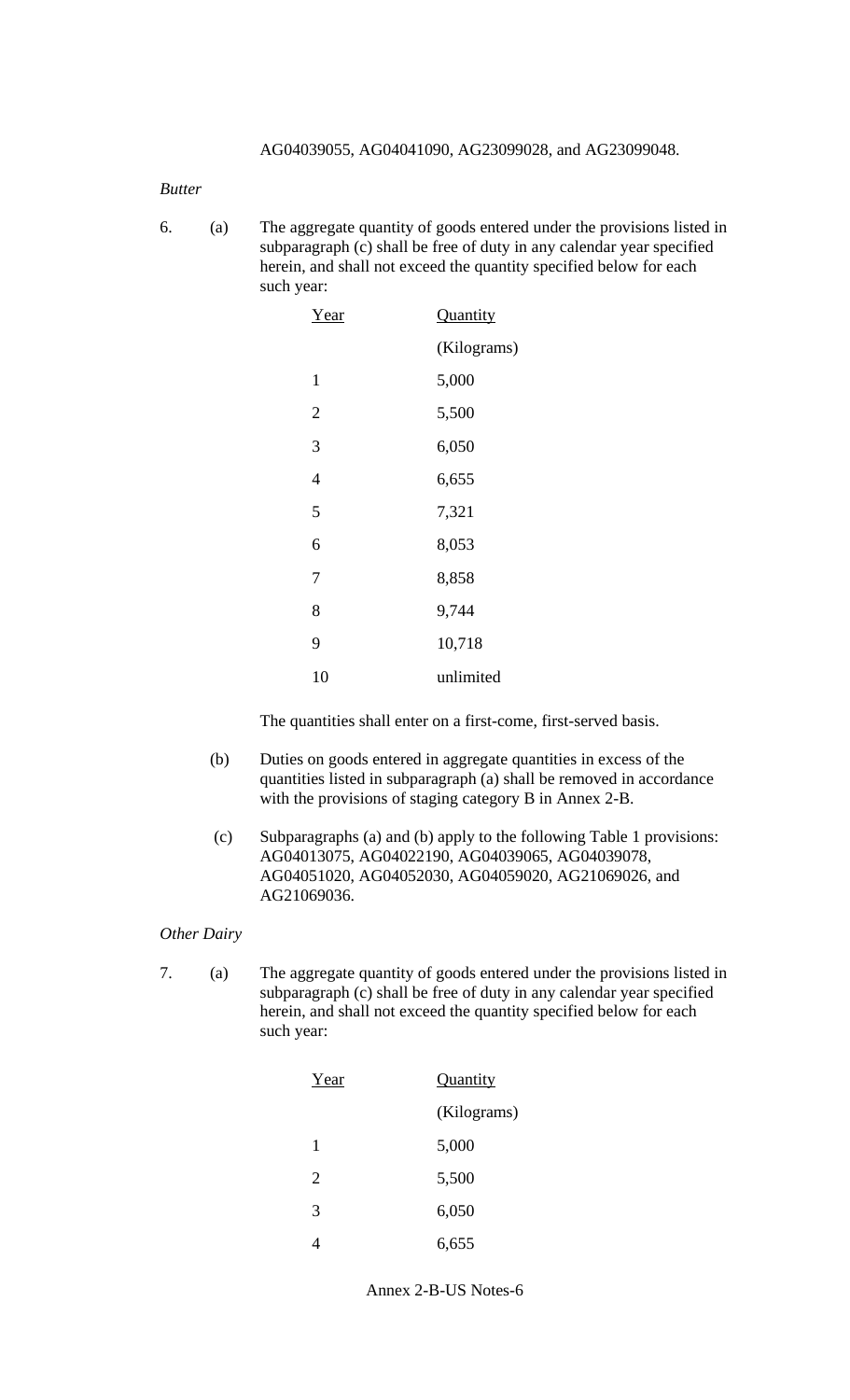| 5  | 7,321     |
|----|-----------|
| 6  | 8,053     |
| 7  | 8,858     |
| 8  | 9,744     |
| 9  | 10,718    |
| 10 | unlimited |

- (b) Duties on goods entered in aggregate quantities in excess of the quantities listed in subparagraph (a) shall be removed in accordance with the provisions of staging category B in Annex 2-B.
- (c) Subparagraphs (a) and (b) apply to the following Table 1 provisions: AG04022950, AG04029170, AG04029190, AG04029945, AG04029955, AG04029990, AG04031050, AG04039095, AG04041015, AG04049050, AG04052070, AG15179060, AG17049058, AG18062026, AG18062028, AG18062036, AG18062038, AG18062082, AG18062083, AG18062087, AG18062089, AG18063206, AG18063208, AG18063216, AG18063218, AG18063270, AG18063280, AG18069008, AG18069010, AG18069018, AG18069020, AG18069028, AG18069030, AG19011030, AG19011040, AG19011075, AG19011085, AG19012015, AG19012050, AG19019043, AG19019047, AG21050040, AG21069009, AG21069066, AG21069087, and AG22029028.

# *Peanuts*

8. (a) The aggregate quantity of goods entered under the provisions listed in subparagraph (c) shall be free of duty in any calendar year specified herein, and shall not exceed the quantity specified below for each such year:

| Year           | Quantity    |  |
|----------------|-------------|--|
|                | (Kilograms) |  |
| $\mathbf{1}$   | 1,000       |  |
| $\overline{2}$ | 1,100       |  |
| 3              | 1,210       |  |
| $\overline{4}$ | 1,331       |  |
| 5              | 1,464       |  |
| 6              | 1,611       |  |
| 7              | 1,772       |  |
| 8              | 1,949       |  |
| 9              | 2,143       |  |

Annex 2-B-US Notes-7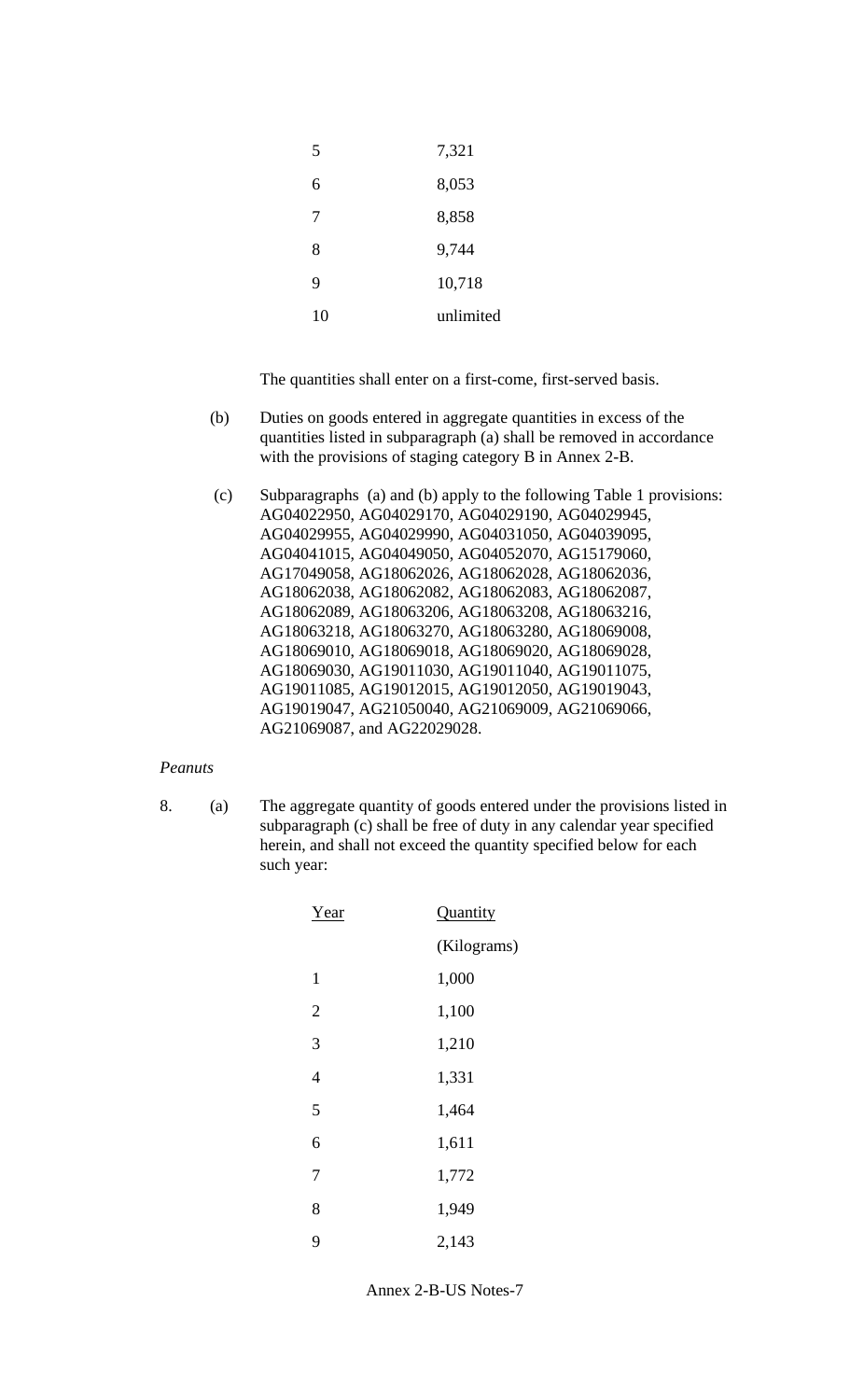# 10 Unlimited

The quantities shall enter on a first-come, first-served basis.

Peanuts in the shell shall be charged against the above quantities on the basis of 75 kilograms for each 100 kilograms of peanuts in the shell.

- (b) Duties on goods entered in aggregate quantities in excess of the quantities listed in subparagraph (a) shall be removed in accordance with the provisions of staging category B in Annex 2-B.
- (c) Subparagraphs (a) and (b) apply to the following Table 1 provisions: AG12021080, AG12022080, AG20081115, AG20081135, and AG20081160.

### *Sugar*

9. (a) The aggregate quantity of goods entered under the provisions listed in subparagraph (c) shall be free of duty in any calendar year specified herein, and shall not exceed the quantity specified below for each such year:

| Year           | Quantity    |  |
|----------------|-------------|--|
|                | (Kilograms) |  |
| $\mathbf{1}$   | 15,000      |  |
| $\overline{2}$ | 15,570      |  |
| 3              | 16,538      |  |
| 4              | 17,364      |  |
| 5              | 18,233      |  |
| 6              | 19,144      |  |
| 7              | 20,101      |  |
| 8              | 21,107      |  |
| 9              | 22,162      |  |
| 10             | Unlimited   |  |
|                |             |  |

The quantities shall enter on a first-come, first-served basis.

- (b) Duties on goods entered in aggregate quantities in excess of the quantities listed in subparagraph (a) shall be removed in accordance with the provisions of staging category B in Annex 2-B.
- (c) Subparagraphs (a) and (b) apply to the following Table 1 provisions: AG17011150, AG17011250, AG17019130, AG17019148, AG17019158, AG17019950, AG17022028, AG17023028, AG17024028, AG17026028, AG17029020, AG17029058, AG17029068, AG17049068, AG17049078, AG18061015, AG18061028, AG18061038, AG18061055, AG18061075,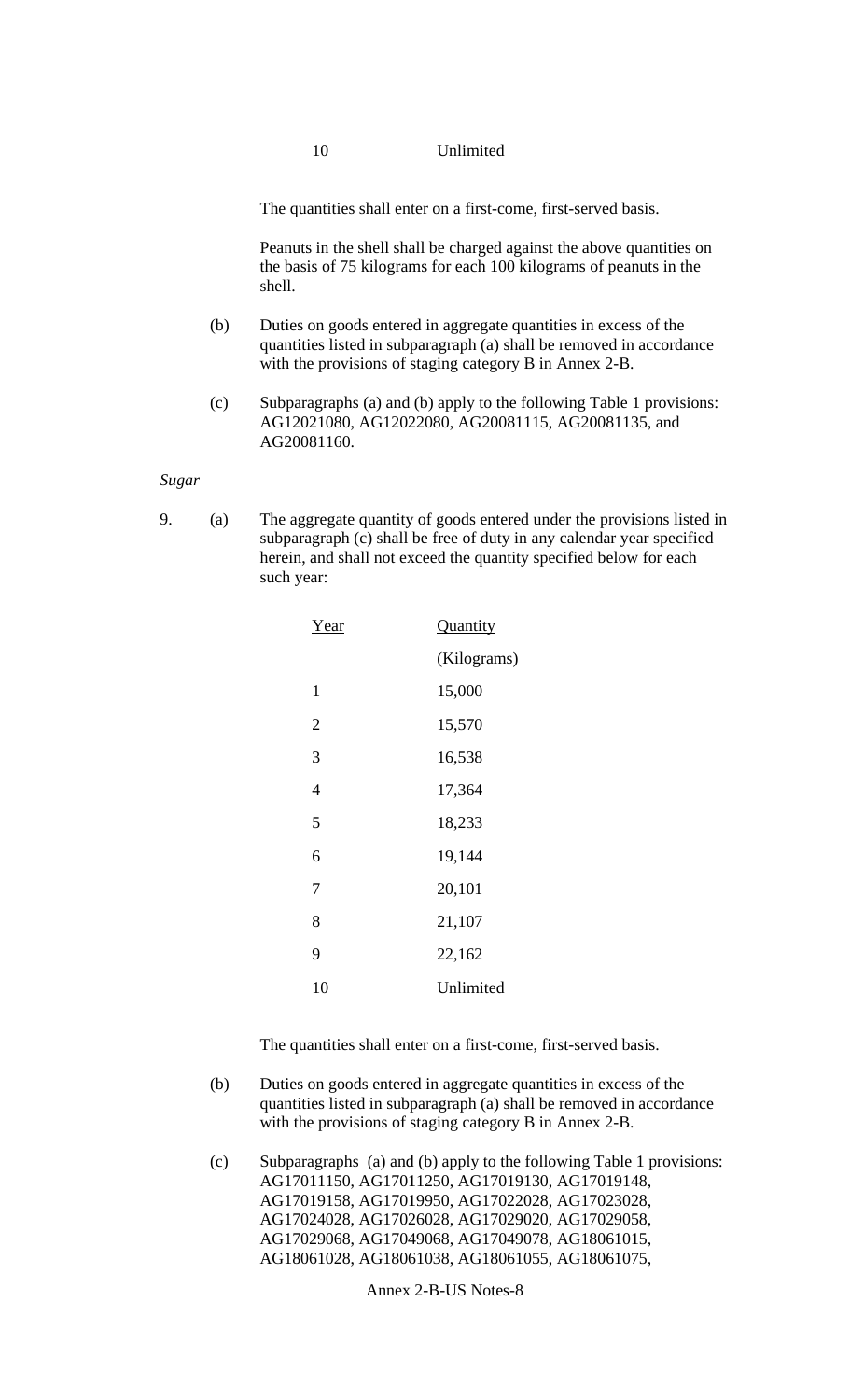AG18062073, AG18062077, AG18062094, AG18062098, AG18069039, AG18069049, AG18069059, AG 19012025, AG19012035, AG19012060, AG19012070, AG19019054, AG19019058, AG21011238, AG21011248, AG21011258, AG21012038, AG21012048, AG21012058, AG21039078, AG21069046, AG21069072, AG21069076, AG21069080, AG21069091, AG21069094, and AG21069097.

### *Cotton*

10. (a) The aggregate quantity of goods entered under the provisions listed in subparagraph (c) shall be free of duty in any calendar year specified herein, and shall not exceed the quantity specified below for each such year:

| Year         | Quantity    |
|--------------|-------------|
|              | (Kilograms) |
| $\mathbf{1}$ | 5,000       |
| 2            | 5,500       |
| 3            | 6,050       |
| 4            | 6,655       |
| 5            | 7,321       |
| 6            | 8,053       |
| 7            | 8,858       |
| 8            | 9,744       |
| 9            | 10,718      |
| 10           | Unlimited   |

The quantities shall enter on a first-come, first-served basis.

- (b) Duties on goods entered in aggregate quantities in excess of the quantities listed in subparagraph (a) shall be removed in accordance with the provisions of staging category B in Annex 2-B.
- (c) Subparagraphs (a) and (b) apply to the following Table 1 provisions: AG52010018, AG52010028, AG52010038, AG52010080, AG52029930, and AG52030030.

# *Tobacco*

11. (a) The aggregate quantity of goods entered under the provisions listed in subparagraph (c) shall be free of duty in any calendar year specified herein, and shall not exceed the quantity specified below for each such year:

Year Quantity

Annex 2-B-US Notes-9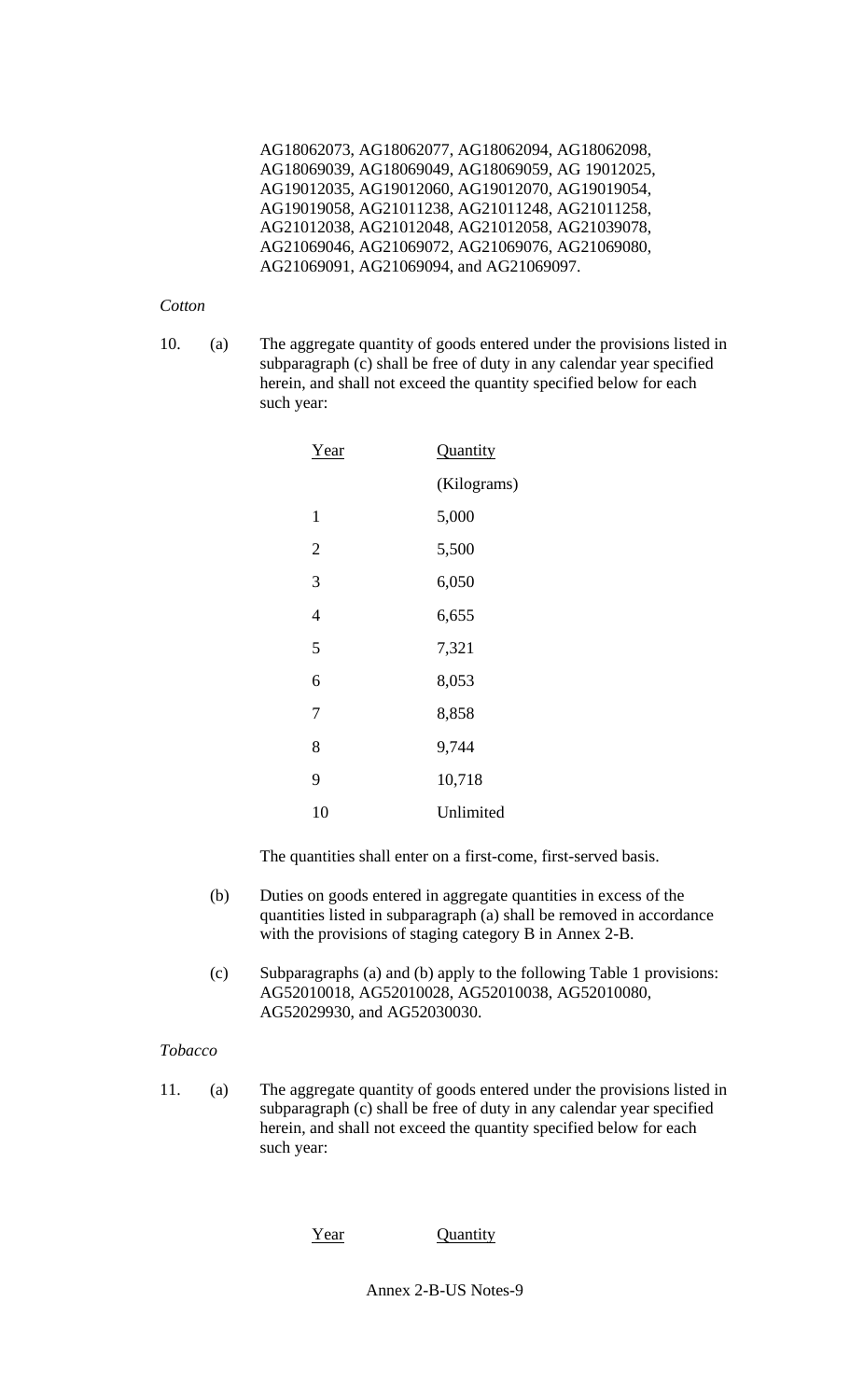|                | (Kilograms) |
|----------------|-------------|
| 1              | 5,000       |
| $\overline{2}$ | 5,500       |
| 3              | 6,050       |
| $\overline{4}$ | 6,655       |
| 5              | 7,321       |
| 6              | 8,053       |
| 7              | 8,858       |
| 8              | 9,744       |
| 9              | 10,718      |
| 10             | unlimited   |

- (b) Duties on goods entered in aggregate quantities in excess of the quantities listed in subparagraph (a) shall be removed in accordance with the provisions of staging category B in Annex 2-B.
- (c) Subparagraphs (a) and (b) apply to the following Table 1 provisions: AG24011065, AG24012035, AG24012087, AG24013070, AG24031090, AG24039147, and AG24039990.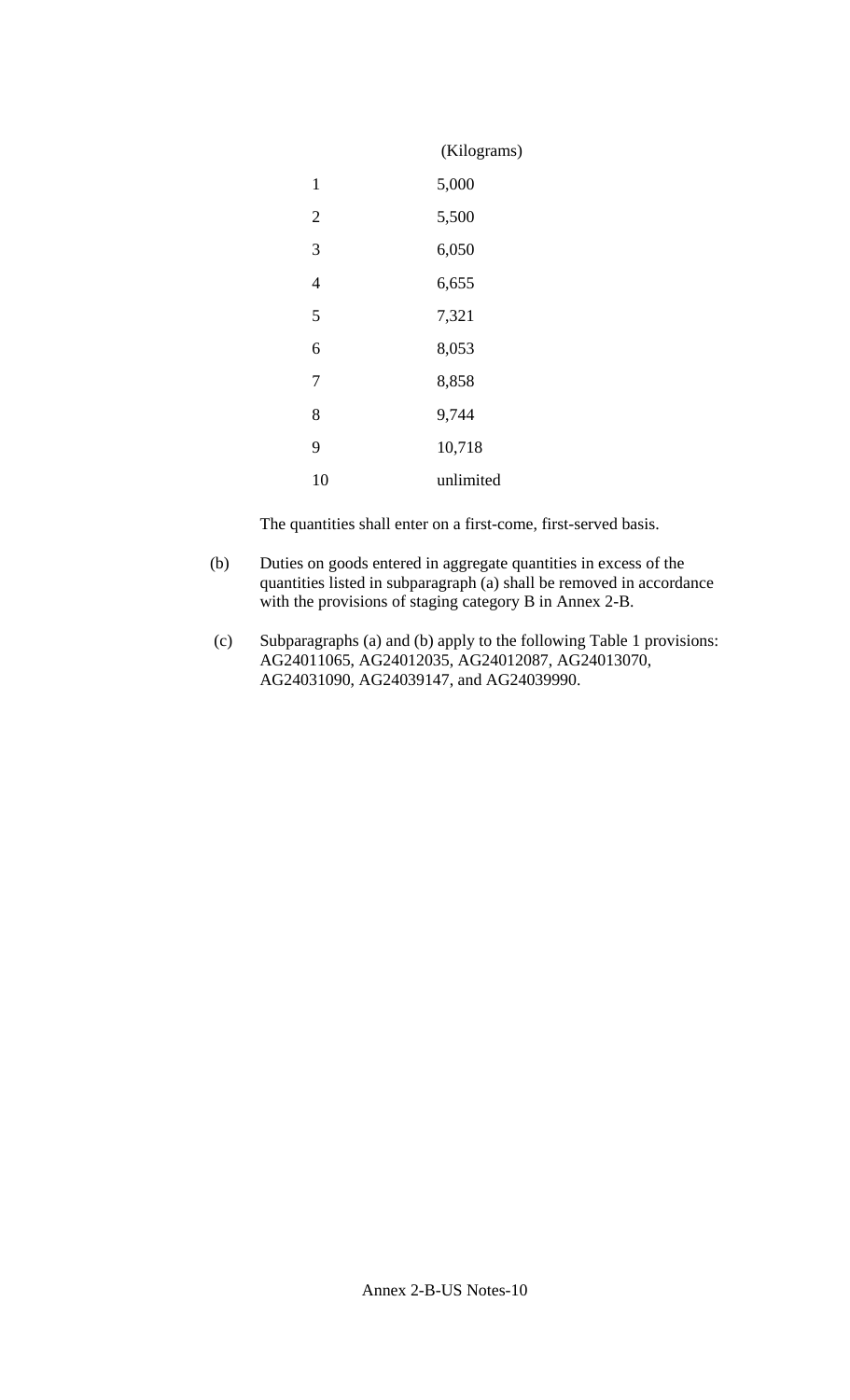# TABLE 1

| <b>HEADING</b> | <b>ARTICLE DESCRIPTION</b>          |
|----------------|-------------------------------------|
| AG02011050     | Provided for in subheading 02011050 |
| AG02012080     | Provided for in subheading 02012080 |
| AG02013080     | Provided for in subheading 02013080 |
| AG02021050     | Provided for in subheading 02021050 |
| AG02022080     | Provided for in subheading 02022080 |
| AG02023080     | Provided for in subheading 02023080 |
| AG04013025     | Provided for in subheading 04013025 |
| AG04013075     | Provided for in subheading 04013075 |
| AG04021050     | Provided for in subheading 04021050 |
| AG04022125     | Provided for in subheading 04022125 |
| AG04022150     | Provided for in subheading 04022150 |
| AG04022190     | Provided for in subheading 04022190 |
| AG04022950     | Provided for in subheading 04022950 |
| AG04029170     | Provided for in subheading 04029170 |
| AG04029190     | Provided for in subheading 04029190 |
| AG04029945     | Provided for in subheading 04029945 |
| AG04029955     | Provided for in subheading 04029955 |
| AG04029990     | Provided for in subheading 04029990 |
| AG04031050     | Provided for in subheading 04031050 |
| AG04039016     | Provided for in subheading 04039016 |
| AG04039045     | Provided for in subheading 04039045 |
| AG04039055     | Provided for in subheading 04039055 |
| AG04039065     | Provided for in subheading 04039065 |
| AG04039078     | Provided for in subheading 04039078 |
| AG04039095     | Provided for in subheading 04039095 |
| AG04041015     | Provided for in subheading 04041015 |
| AG04041090     | Provided for in subheading 04041090 |
| AG04049050     | Provided for in subheading 04049050 |
| AG04051020     | Provided for in subheading 04051020 |
| AG04052030     | Provided for in subheading 04052030 |
| AG04052070     | Provided for in subheading 04052070 |
| AG04059020     | Provided for in subheading 04059020 |
| AG04061008     | Provided for in subheading 04061008 |
| AG04061018     | Provided for in subheading 04061018 |

| 70 |  |
|----|--|
| 20 |  |
| 08 |  |
| 18 |  |
|    |  |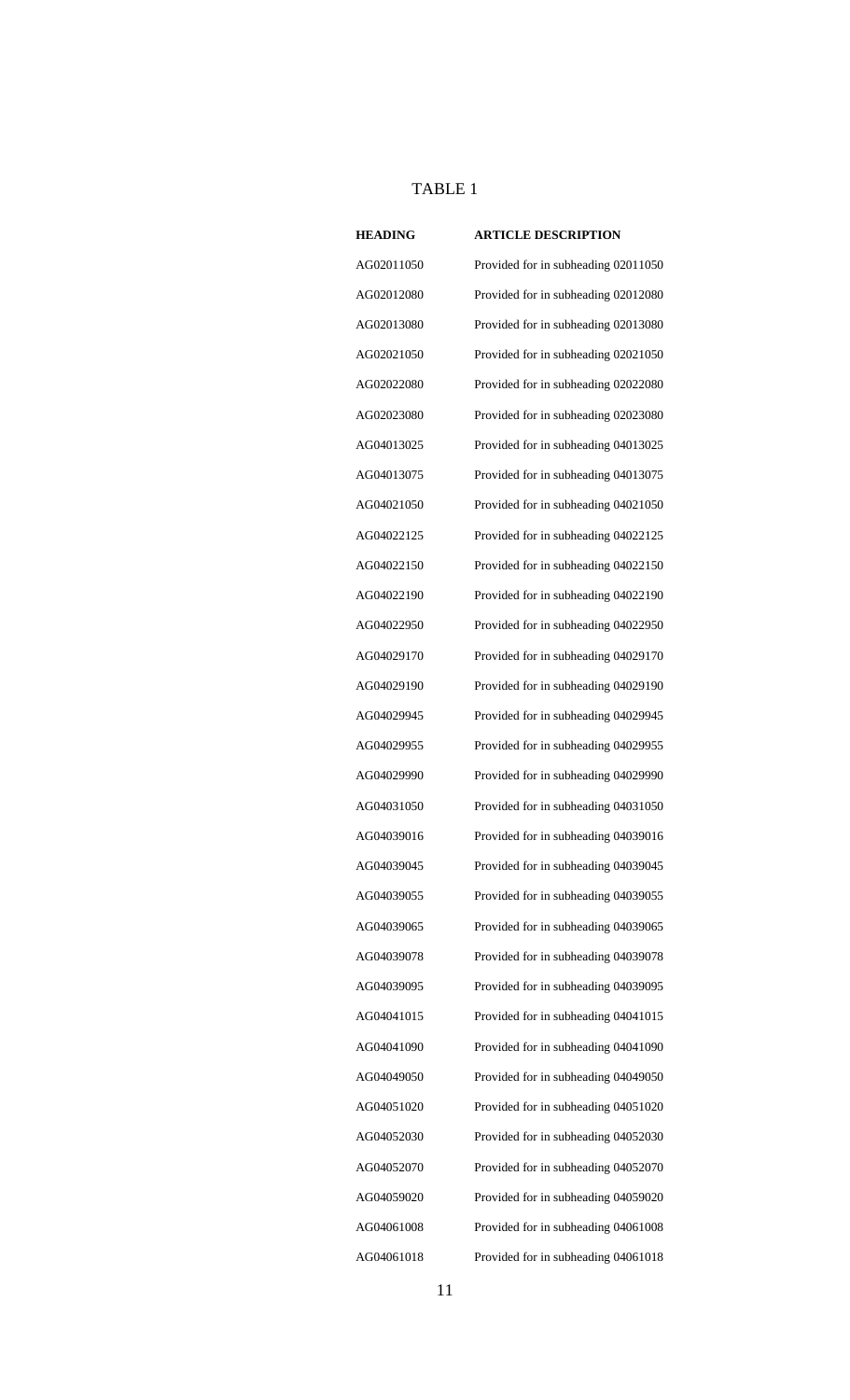AG04061028 Provided for in subheading 04061028 AG04061038 Provided for in subheading 04061038 AG04061048 Provided for in subheading 04061048 AG04061058 Provided for in subheading 04061058 AG04061068 Provided for in subheading 04061068 AG04061078 Provided for in subheading 04061078 AG04061088 Provided for in subheading 04061088 AG04062028 Provided for in subheading 04062028 AG04062033 Provided for in subheading 04062033 AG04062039 Provided for in subheading 04062039 AG04062048 Provided for in subheading 04062048 AG04062053 Provided for in subheading 04062053 AG04062063 Provided for in subheading 04062063 AG04062067 Provided for in subheading 04062067 AG04062071 Provided for in subheading 04062071 AG04062075 Provided for in subheading 04062075 AG04062079 Provided for in subheading 04062079 AG04062083 Provided for in subheading 04062083 AG04062087 Provided for in subheading 04062087 AG04062091 Provided for in subheading 04062091 AG04063018 Provided for in subheading 04063018 AG04063028 Provided for in subheading 04063028 AG04063038 Provided for in subheading 04063038 AG04063048 Provided for in subheading 04063048 AG04063053 Provided for in subheading 04063053 AG04063063 Provided for in subheading 04063063 AG04063067 Provided for in subheading 04063067 AG04063071 Provided for in subheading 04063071 AG04063075 Provided for in subheading 04063075 AG04063079 Provided for in subheading 04063079 AG04063083 Provided for in subheading 04063083 AG04063087 Provided for in subheading 04063087 AG04063091 Provided for in subheading 04063091 AG04064070 Provided for in subheading 04064070 AG04069012 Provided for in subheading 04069012 AG04069018 Provided for in subheading 04069018

| UU4U01UZ8 |
|-----------|
| G04061038 |
| G04061048 |
| G04061058 |
| G04061068 |
| G04061078 |
| G04061088 |
| G04062028 |
| G04062033 |
| G04062039 |
| G04062048 |
| G04062053 |
| G04062063 |
| G04062067 |
| G04062071 |
| G04062075 |
| G04062079 |
| G04062083 |
| G04062087 |
| G04062091 |
| G04063018 |
| G04063028 |
| G04063038 |
| G04063048 |
| G04063053 |
| G04063063 |
| G04063067 |
| G04063071 |
| G04063075 |
| G04063079 |
| G04063083 |
| G04063087 |
| G04063091 |
| G04064070 |
| G04069012 |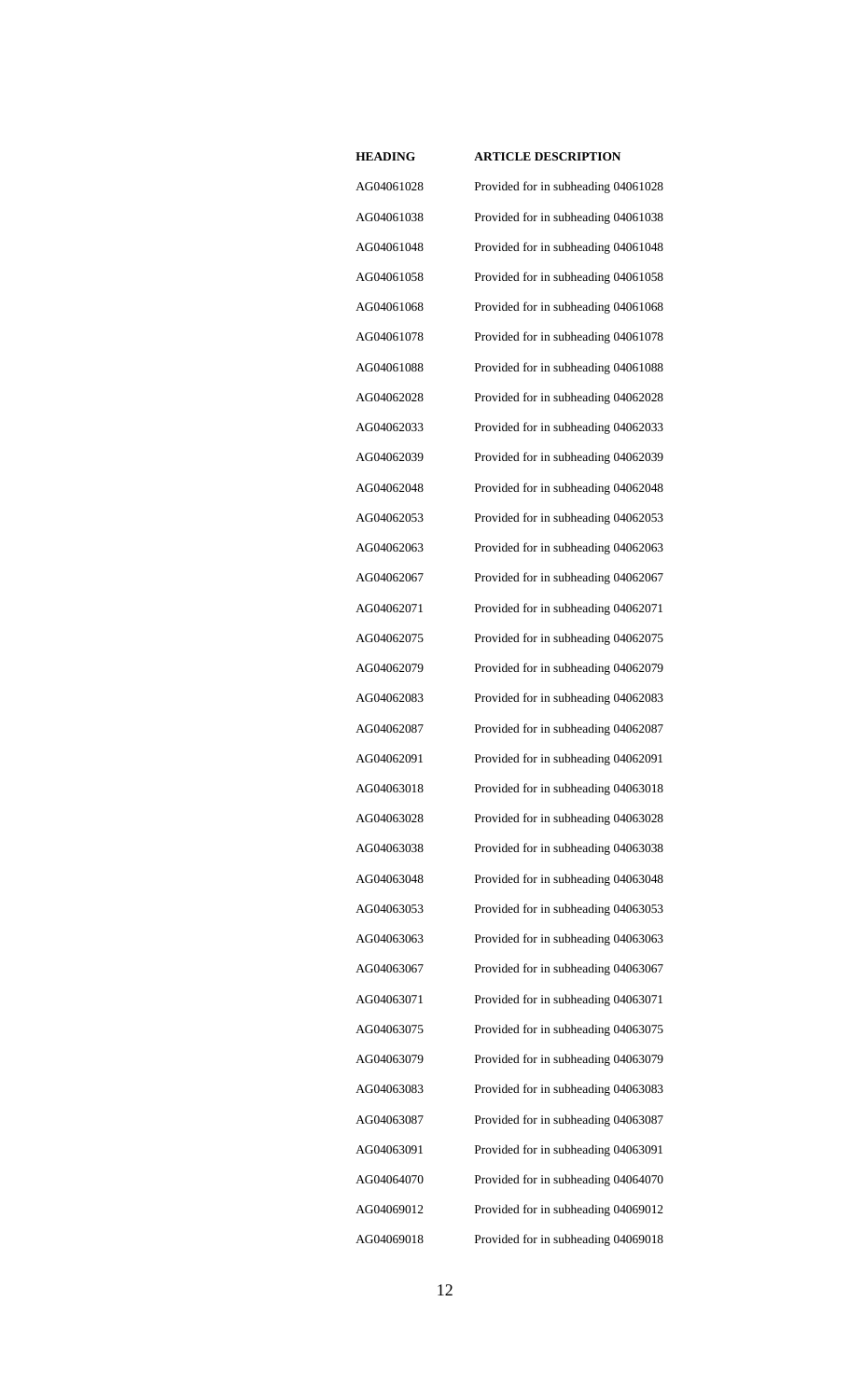AG04069032 Provided for in subheading 04069032 AG04069037 Provided for in subheading 04069037 AG04069042 Provided for in subheading 04069042 AG04069048 Provided for in subheading 04069048 AG04069054 Provided for in subheading 04069054 AG04069068 Provided for in subheading 04069068 AG04069074 Provided for in subheading 04069074 AG04069078 Provided for in subheading 04069078 AG04069084 Provided for in subheading 04069084 AG04069088 Provided for in subheading 04069088 AG04069092 Provided for in subheading 04069092 AG04069094 Provided for in subheading 04069094 AG04069097 Provided for in subheading 04069097 AG12021080 Provided for in subheading 12021080 AG12022080 Provided for in subheading 12022080 AG15179060 Provided for in subheading 15179060 AG17011150 Provided for in subheading 17011150 AG17011250 Provided for in subheading 17011250 AG17019130 Provided for in subheading 17019130 AG17019148 Provided for in subheading 17019148 AG17019158 Provided for in subheading 17019158 AG17019950 Provided for in subheading 17019950 AG17022028 Provided for in subheading 17022028 AG17023028 Provided for in subheading 17023028 AG17024028 Provided for in subheading 17024028 AG17026028 Provided for in subheading 17026028 AG17029020 Provided for in subheading 17029020 AG17029058 Provided for in subheading 17029058 AG17029068 Provided for in subheading 17029068 AG17049058 Provided for in subheading 17049058 AG17049068 Provided for in subheading 17049068 AG17049078 Provided for in subheading 17049078 AG18061015 Provided for in subheading 18061015 AG18061028 Provided for in subheading 18061028 AG18061038 Provided for in subheading 18061038 AG18061055 Provided for in subheading 18061055

| G04069032 |
|-----------|
| G04069037 |
| G04069042 |
| G04069048 |
| G04069054 |
| G04069068 |
| G04069074 |
| G04069078 |
| G04069084 |
| G04069088 |
| G04069092 |
| G04069094 |
| G04069097 |
| G12021080 |
| G12022080 |
| G15179060 |
| G17011150 |
| G17011250 |
| G17019130 |
| G17019148 |
| G17019158 |
| G17019950 |
| G17022028 |
| G17023028 |
| G17024028 |
| G17026028 |
| G17029020 |
| G17029058 |
| G17029068 |
| G17049058 |
| G17049068 |
| G17049078 |
| G18061015 |
| G18061028 |
| G18061038 |
| G18061055 |
|           |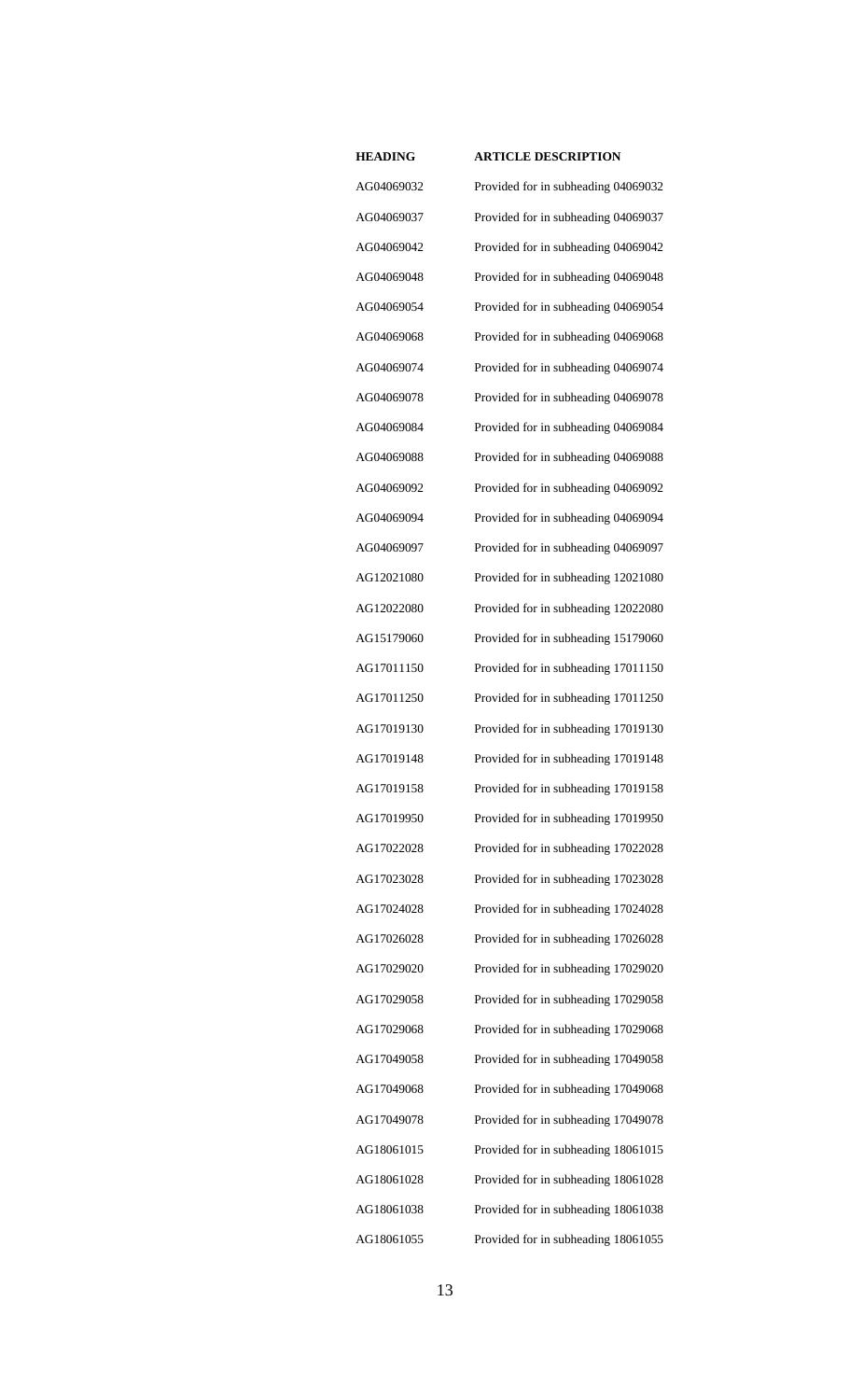AG18061075 Provided for in subheading 18061075 AG18062026 Provided for in subheading 18062026 AG18062028 Provided for in subheading 18062028 AG18062036 Provided for in subheading 18062036 AG18062038 Provided for in subheading 18062038 AG18062073 Provided for in subheading 18062073 AG18062077 Provided for in subheading 18062077 AG18062082 Provided for in subheading 18062082 AG18062083 Provided for in subheading 18062083 AG18062087 Provided for in subheading 18062087 AG18062089 Provided for in subheading 18062089 AG18062094 Provided for in subheading 18062094 AG18062098 Provided for in subheading 18062098 AG18063206 Provided for in subheading 18063206 AG18063208 Provided for in subheading 18063208 AG18063216 Provided for in subheading 18063216 AG18063218 Provided for in subheading 18063218 AG18063270 Provided for in subheading 18063270 AG18063280 Provided for in subheading 18063280 AG18069008 Provided for in subheading 18069008 AG18069010 Provided for in subheading 18069010 AG18069018 Provided for in subheading 18069018 AG18069020 Provided for in subheading 18069020 AG18069028 Provided for in subheading 18069028 AG18069030 Provided for in subheading 18069030 AG18069039 Provided for in subheading 18069039 AG18069049 Provided for in subheading 18069049 AG18069059 Provided for in subheading 18069059 AG19011030 Provided for in subheading 19011030 AG19011040 Provided for in subheading 19011040 AG19011075 Provided for in subheading 19011075 AG19011085 Provided for in subheading 19011085 AG19012015 Provided for in subheading 19012015 AG19012025 Provided for in subheading 19012025 AG19012035 Provided for in subheading 19012035 AG19012050 Provided for in subheading 19012050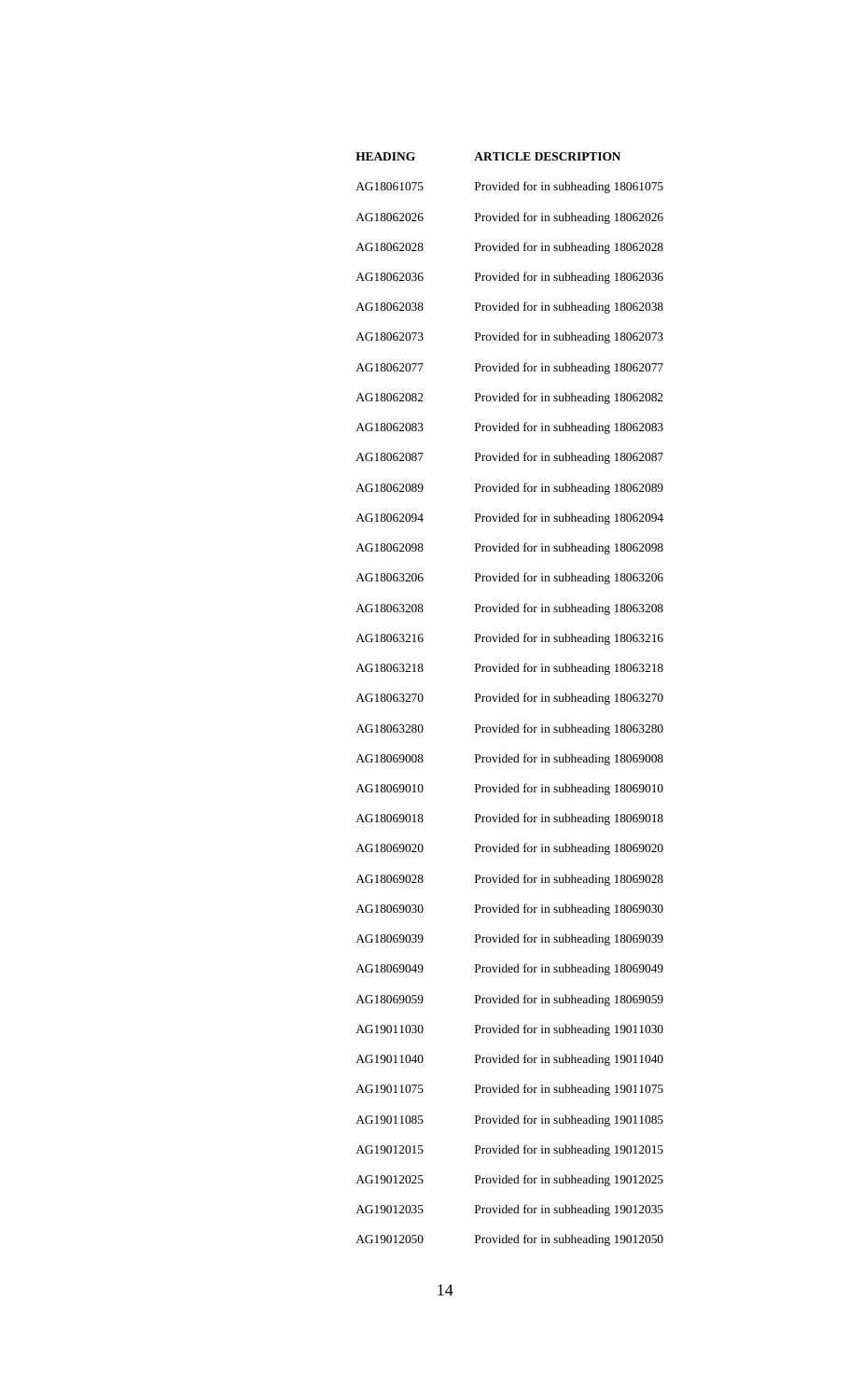AG19012060 Provided for in subheading 19012060 AG19012070 Provided for in subheading 19012070 AG19019036 Provided for in subheading 19019036 AG19019043 Provided for in subheading 19019043 AG19019047 Provided for in subheading 19019047 AG19019054 Provided for in subheading 19019054 AG19019058 Provided for in subheading 19019058 AG20081115 Provided for in subheading 20081115 AG20081135 Provided for in subheading 20081135 AG20081160 Provided for in subheading 20081160 AG21011238 Provided for in subheading 21011238 AG21011248 Provided for in subheading 21011248 AG21011258 Provided for in subheading 21011258 AG21012038 Provided for in subheading 21012038 AG21012048 Provided for in subheading 21012048 AG21012058 Provided for in subheading 21012058 AG21039078 Provided for in subheading 21039078 AG21050020 Provided for in subheading 21050020 AG21050040 Provided for in subheading 21050040 AG21069009 Provided for in subheading 21069009 AG21069026 Provided for in subheading 21069026 AG21069036 Provided for in subheading 21069036 AG21069046 Provided for in subheading 21069046 AG21069066 Provided for in subheading 21069066 AG21069072 Provided for in subheading 21069072 AG21069076 Provided for in subheading 21069076 AG21069080 Provided for in subheading 21069080 AG21069087 Provided for in subheading 21069087 AG21069091 Provided for in subheading 21069091 AG21069094 Provided for in subheading 21069094 AG21069097 Provided for in subheading 21069097 AG22029028 Provided for in subheading 22029028 AG23099028 Provided for in subheading 23099028 AG23099048 Provided for in subheading 23099048 AG24011065 Provided for in subheading 24011065 AG24012035 Provided for in subheading 24012035

| )91 |   |
|-----|---|
| )94 |   |
| )97 |   |
| 28  |   |
| 28  |   |
| )48 |   |
| )65 |   |
| )35 |   |
|     |   |
|     | 1 |